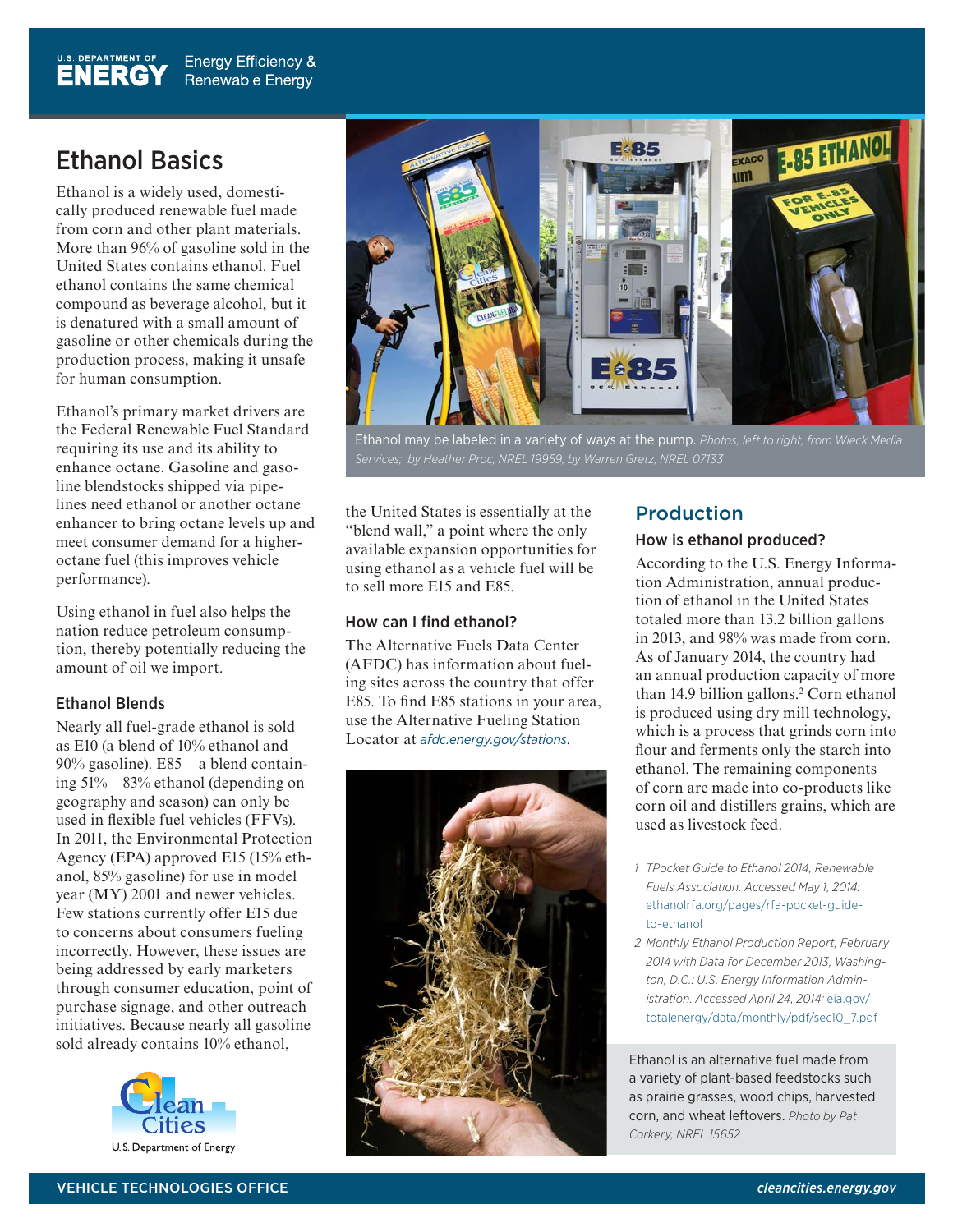#### Engine calibration updates:

Fueling and spark advance calibrations directed by vehicle computer to control combustion, enable cold start, and meet emissions requirements

#### Internal engine parts: Piston

rings, valve seats, valves, and other components must be made of ethanol-compatible materials that are designed to minimize corrosion and the cleansing effects of alcohol fuels, which can wash lubrication from parts

Fuel system electrical connections and wiring: Must be electrically isolated and made of materials designed to handle ethanol's increased conductivity and corrosiveness (if exposed to fuel)

#### Fuel pump assembly: In-tank

components must be made from ethanol-compatible materials and sized to handle the increased fuel flow needed to compensate for ethanol's lower energy density

> Fuel filler assembly: Includes anti-siphon and spark-arrestor features

#### Fuel identifier system: Automatically senses the composition of the fuel and adjusts engine for varying

ethanol-gasoline blends **Fuel injection system:** Must be made of ethanol-compatible materials and designed for higher flow to compensate for ethanol's lower energy density

Figure 1. FFV Components. *Illustration by Dean Armstrong, NREL*

Fuel rail and fuel lines: Must be made of ethanol-compatible materials with seals, gaskets, and rubber fuel hoses rated for ethanol use

Fuel tank: Must be made of ethanol-compatible materials and designed to minimize evaporative emissions from ethanol

### What is cellulosic ethanol?

Cellulosic ethanol is produced from non-food feedstocks such as crop residues, woody biomass, and dedicated energy crops. Both the U.S. Department of Energy (DOE) and industry have invested in the research and production of cellulosic ethanol, and it is being sold commercially in small volumes. To learn more, visit the AFDC ethanol production Web page at *[afdc.](afdc.energy.gov/fuels/ethanol_production.html) [energy.gov/fuels/ethanol\\_production.html](afdc.energy.gov/fuels/ethanol_production.html)*.

#### Vehicle Applications

Federal regulations allow all existing gasoline vehicles to use E10, while MY 2001 and newer vehicles are allowed to use up to E15. Approximately 65% of the more than 240 million registered gasoline vehicles in the U.S. are MY 2001 or newer.3 However, some manufacturers do not recommend using E15 in their vehicles.

#### What is an FFV?

An FFV, as its name implies, has the flexibility of running on more than one type of fuel. FFVs can be fueled with unleaded gasoline, E85, or any combination of the two. Like conventional gasoline vehicles, FFVs have a single tank and fuel system.



Flexible fuel vehicles (FFVs) are available in a wide range of models, such as sedans, pickup trucks, and minivans. *Photo from Mark Bentley, NREL 31747*

They are available in a wide range of models, such as sedans, pickup trucks, and minivans. You can find many FFV models by using the AFDC Alternative Fuel and Advanced Vehicle Search at *[afdc.energy.gov/vehicles/search/](www.afdc.energy.gov/vehicles/search/)*. To learn more about FFVs and how to identify them, visit *[fueleconomy.gov](http://fueleconomy.gov)*.

#### How do FFVs differ from conventional vehicles?

There are several differences between FFVs and gasoline-powered vehicles. Unlike a gasoline-powered vehicle,

an FFV's fuel-system components are made from ethanol-compatible materials. Also, FFV control systems are designed to compensate for any fuel mixture variation, from unleaded gasoline to E85. Figure 1 illustrates the specialized components of an FFV.

#### Does fuel economy drop when using ethanol blends?

Ethanol contains less energy per gallon than gasoline contains—a gallon of pure ethanol (E100) has 76,330 British thermal units (Btu)

*<sup>3</sup> Vehicle populations were determined using 2012 Polk vehicle registration data purchased by NREL.*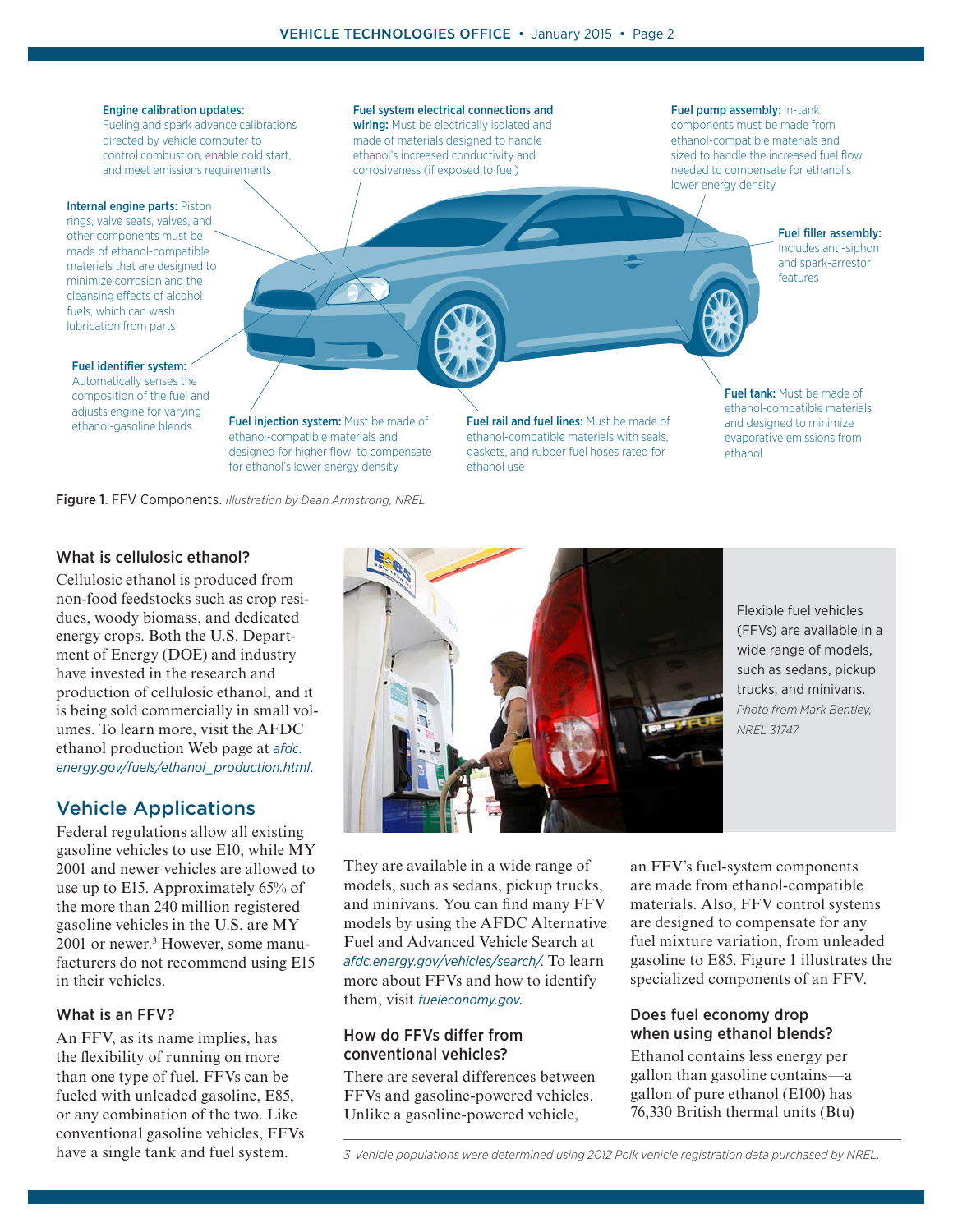of energy while a gallon of gasoline typically contains 112,114 –116,090 Btu. The impact on fuel economy (miles per gallon) will depend on the ethanol content of the fuel, up to a maximum 25% reduction for E85 (assuming 83% ethanol content). The impacts of E10 or E15 are proportionally smaller; drivers will generally not notice a difference in a vehicle's fuel economy or performance.

## Greenhouse Gas Emissions

#### How do ethanol greenhouse gas (GHG) emissions compare to gasoline?

To determine a fuel's GHG impact, its full "lifecycle" (which includes every step in the fuel's production and use), is considered. To determine the impacts of ethanol, these steps include growing the feedstock (usually corn) and delivering it to the ethanol plant, and then producing, distributing, and using the fuel in vehicles. For gasoline, the lifecycle steps include crude oil extraction, transportation to a refinery, the oil's conversion into gasoline, and finally distributing and using the fuel in vehicles.

An analysis conducted by Argonne National Laboratory found that, when entire lifecycles are considered, corn ethanol reduced GHG emissions by  $19\% - 52\%$  when compared to gasoline (Figure 2). The amount of the reduction depends on the source of thermal energy used to produce the ethanol; the vast majority of ethanol plants use natural gas, which results in a 28% reduction compared to gasoline. Cellulosic ethanol, which intends to use wastes from agricultural, wood industry, or low-input dedicated energy crops, could result in an 86% reduction of GHG emissions compared to gasoline.

An FFV is often distinguished by an emblem on the back of the vehicle, and many FFVs have yellow fuel caps. *Photo by Pat Corkery, NREL 18095*



Figure 2. Lifecycle Greenhouse Gas Emissions, for gasoline, corn ethanol, and cellulosic ethanol as a function of each fuel's thermal energy source. *Source: "Life-Cycle Energy and Greenhouse Gas Emission Impacts of Different Corn Ethanol Plant Types" (ANL). Figure by Dean Armstrong*

#### Online Resources

Take advantage of the following online resources to learn more about alternative fuels like ethanol and where to refuel.

- Ethanol Handling and Use Guide: Use this handbook to learn basic information regarding the proper and safe use of E85 and other ethanol blends, with supporting technical and policy references included (*[afdc.energy.](afdc.energy.gov/uploads/publication/ethanol_handbook.pdf) [gov/uploads/publication/ethanol\\_](afdc.energy.gov/uploads/publication/ethanol_handbook.pdf) [handbook.pdf](afdc.energy.gov/uploads/publication/ethanol_handbook.pdf)*).
- Alternative Fueling Station Locator: Find fueling stations and electric vehicle charging locations in your area by visiting the website (*[afdc.energy.](afdc.energy.gov/stations) [gov/stations](afdc.energy.gov/stations)*) or downloading the iPhone App.
- Clean Cities Technical Response Service: Let seasoned experts answer your questions about alternative fuels, advanced vehicles, fuel economy, and idle reduction (*[technicalresponse@icfi.com](mailto:technicalresponse%40icfi.com?subject=)*; 800-254-6735).